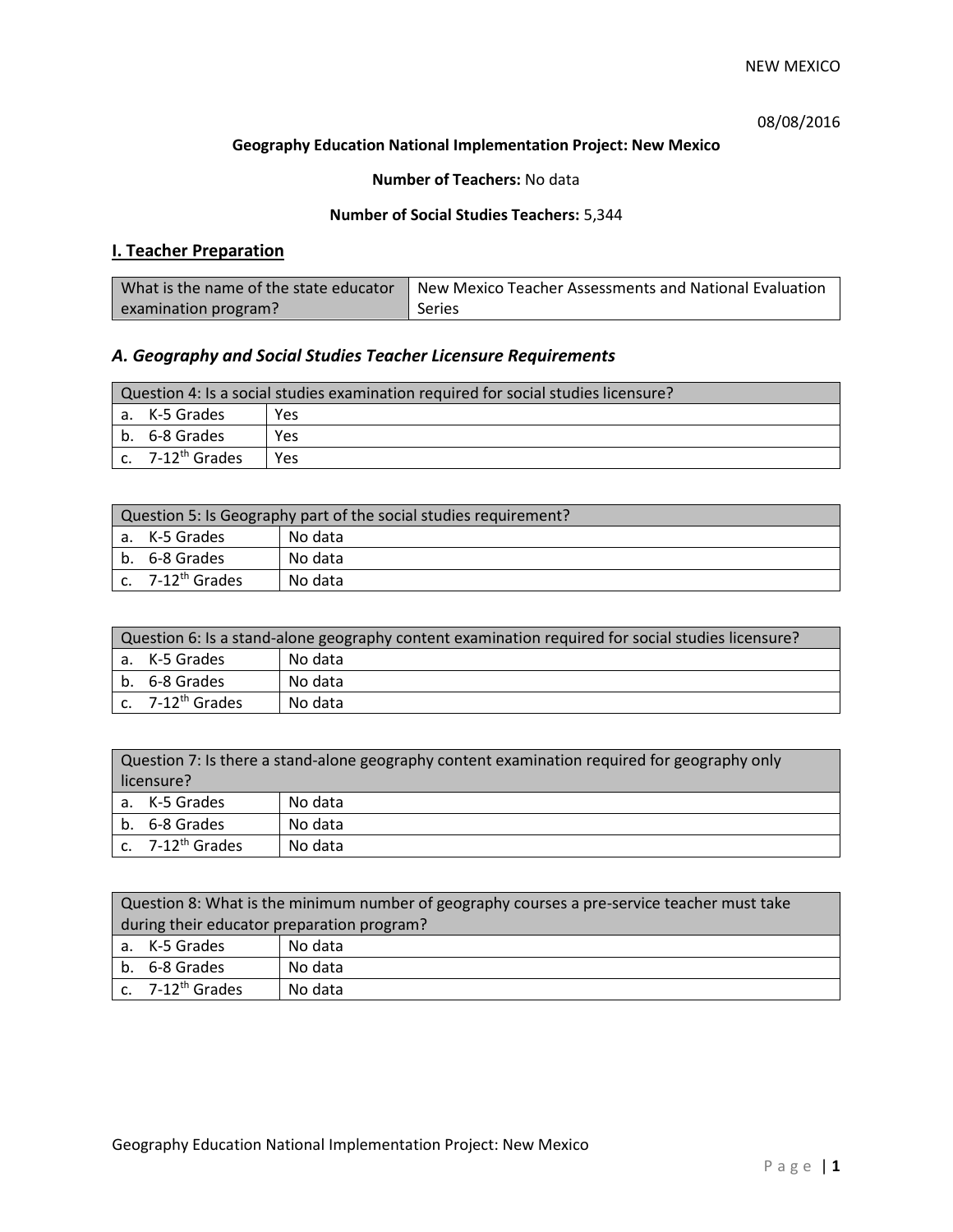# *B. Professional Development*

| Question 10: Can in service teachers receive<br>certification credit for professional<br>development courses or programs in<br>geography? | No data |
|-------------------------------------------------------------------------------------------------------------------------------------------|---------|
| Question 11: Does the state education agency<br>(SEA) provide professional development in<br>geography?                                   | No data |

# **II. Curriculum**

| Question 15: What is the name of the state   | New Mexico Social Studies Standards |
|----------------------------------------------|-------------------------------------|
| standards?                                   |                                     |
| Question 16: How are the state standards     | No data                             |
| presented by grade level?                    |                                     |
| Question 17: When were the standards last    | $7-10$ years                        |
| revised?                                     |                                     |
| Question 18: Are there plans for revision to | No timeline                         |
| the state standards?                         |                                     |
| Question 19: Is geography included in the    | No data                             |
| state standards?                             |                                     |
| Question 20: How are the geography           | Standards are organized by strand   |
| standards organized?                         |                                     |
| Question 21: What framework and/or           | No data                             |
| documents were used?                         |                                     |

# **Question 22: What general topics are included?**

No data available

| Question 23: What is the total number of credit | 24 credit hours  |
|-------------------------------------------------|------------------|
| hours required for high school graduation?      |                  |
| Question 24: What is the total number of social | 3.5 credit hours |
| studies credit hours required for high school   |                  |
| graduation?                                     |                  |
| Question 25: What is the total number of        | 9 credit hours   |
| geography credit hours required for high school |                  |
| graduation?                                     |                  |

| Question 26: What geography courses will students typically experience? |         |  |
|-------------------------------------------------------------------------|---------|--|
| a. K-5 Grades                                                           | No data |  |
| b. 6-8 Grades                                                           | No data |  |
| c. 7-12 <sup>th</sup> Grades                                            | No data |  |